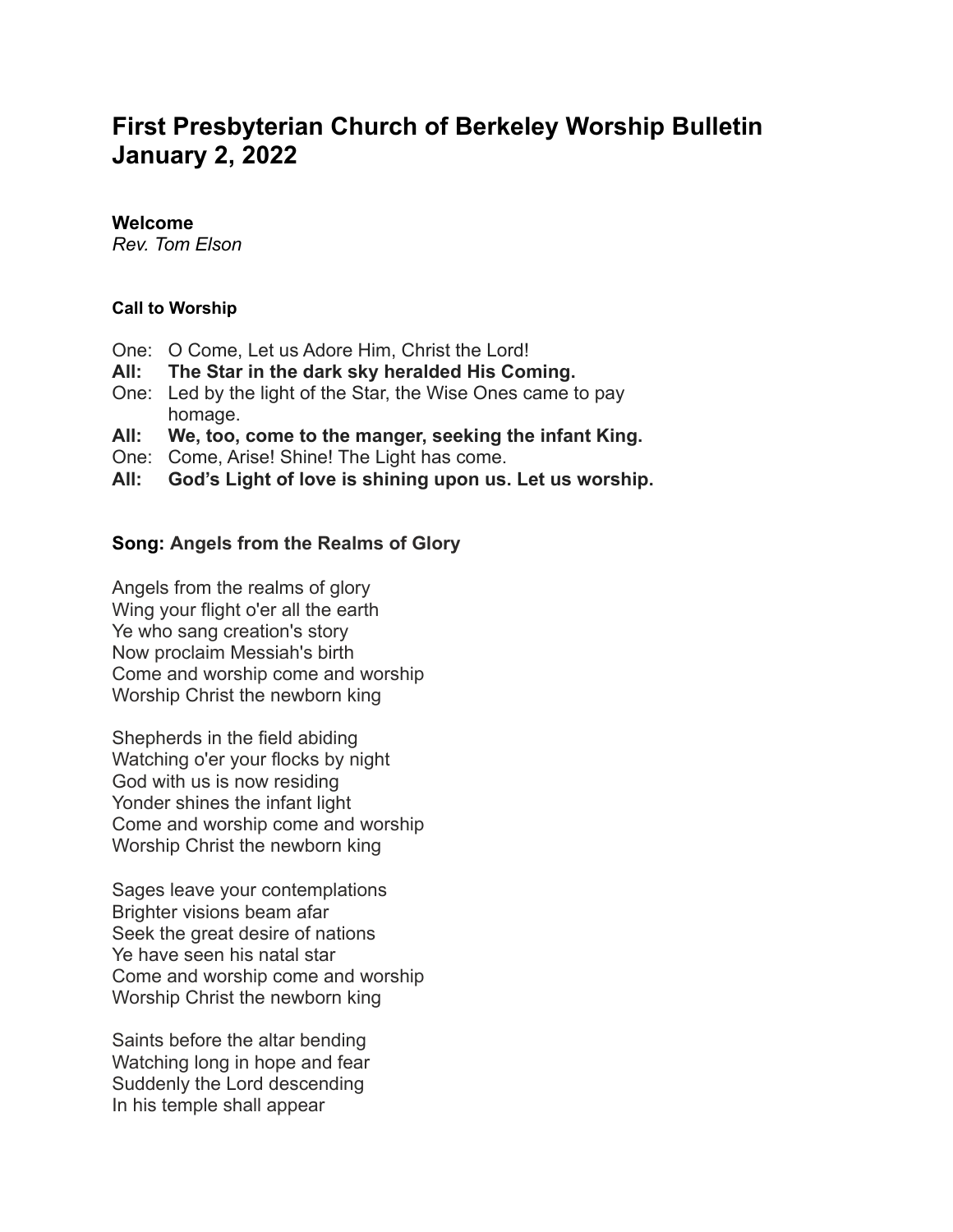Come and worship come and worship Worship Christ the newborn king

Angels from the Realms of Glory Henry Thomas Smart | James Montgomery CCLI Song # 31669 © Public Domain

**Prayer of Confession** *Rev. Tom Elson*

We could offer welcome, but we often pass judgment. We could offer action. but we often hold silence. We could offer advocacy, but we often cling to comfort. We could choose God, but we often choose ourselves. Forgive us, gracious God, for the moments when we hold back in the midst of your abundant generosity. Open our hearts and hands to choose you, to choose community, to choose love.

## **Assurance of Pardon**

One: Friends, believe the good news. **All: In Jesus Christ we are forgiven and are being made whole. Amen.**

## **Passing of the Peace**

One: The peace of Christ be with you. **All: And also with you.**

## **Scripture: Matthew 2:1-18**

In the time of King Herod, after Jesus was born in Bethlehem of Judea, wise men from the East came to Jerusalem, asking, "Where is the child who has been born king of the Jews? For we observed his star at its rising, and have come to pay him homage." When King Herod heard this, he was frightened, and all Jerusalem with him; and calling together all the chief priests and scribes of the people, he inquired of them where the Messiah was to be born. They told him, "In Bethlehem of Judea; for so it has been written by the prophet:

'And you, Bethlehem, in the land of Judah,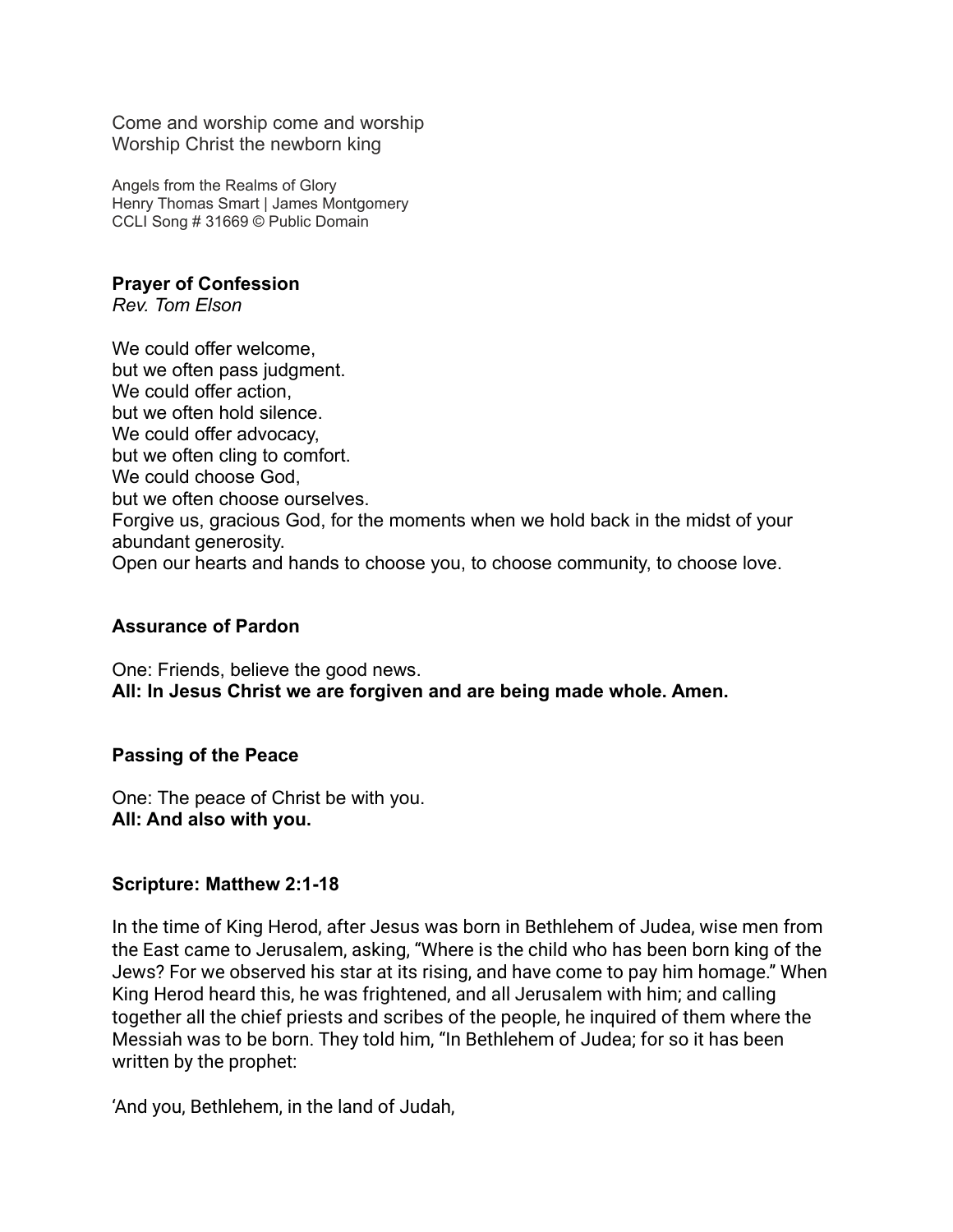are by no means least among the rulers of Judah; for from you shall come a ruler who is to shepherd my people Israel."

Then Herod secretly called for the wise men and learned from them the exact time when the star had appeared. Then he sent them to Bethlehem, saying, "Go and search diligently for the child; and when you have found him, bring me word so that I may also go and pay him homage." When they had heard the king, they set out; and there, ahead of them, went the star that they had seen at its rising, until it stopped over the place where the child was. When they saw that the star had stopped, they were overwhelmed with joy. On entering the house, they saw the child with Mary his mother; and they knelt down and paid him homage. Then, opening their treasure chests, they offered him gifts of gold, frankincense, and myrrh. And having been warned in a dream not to return to Herod, they left for their own country by another road.

Now after they had left, an angel of the Lord appeared to Joseph in a dream and said, "Get up, take the child and his mother, and flee to Egypt, and remain there until I tell you; for Herod is about to search for the child, to destroy him." Then Joseph got up, took the child and his mother by night, and went to Egypt, and remained there until the death of Herod. This was to fulfill what had been spoken by the Lord through the prophet, "Out of Egypt I have called my son."

When Herod saw that he had been tricked by the wise men, he was infuriated, and he sent and killed all the children in and around Bethlehem who were two years old or under, according to the time that he had learned from the wise men. Then was fulfilled what had been spoken through the prophet Jeremiah:

"A voice was heard in Ramah, wailing and loud lamentation, Rachel weeping for her children; she refused to be consoled, because they are no more."

One: The Word of the Lord.

**All: Thanks be to God.**

#### **Sermon: The Story to Remember After Christmas** *Grace So*

**Apostles' Creed** *Rev. Tom Elson*

I believe in God the Father Almighty, Maker of heaven and earth,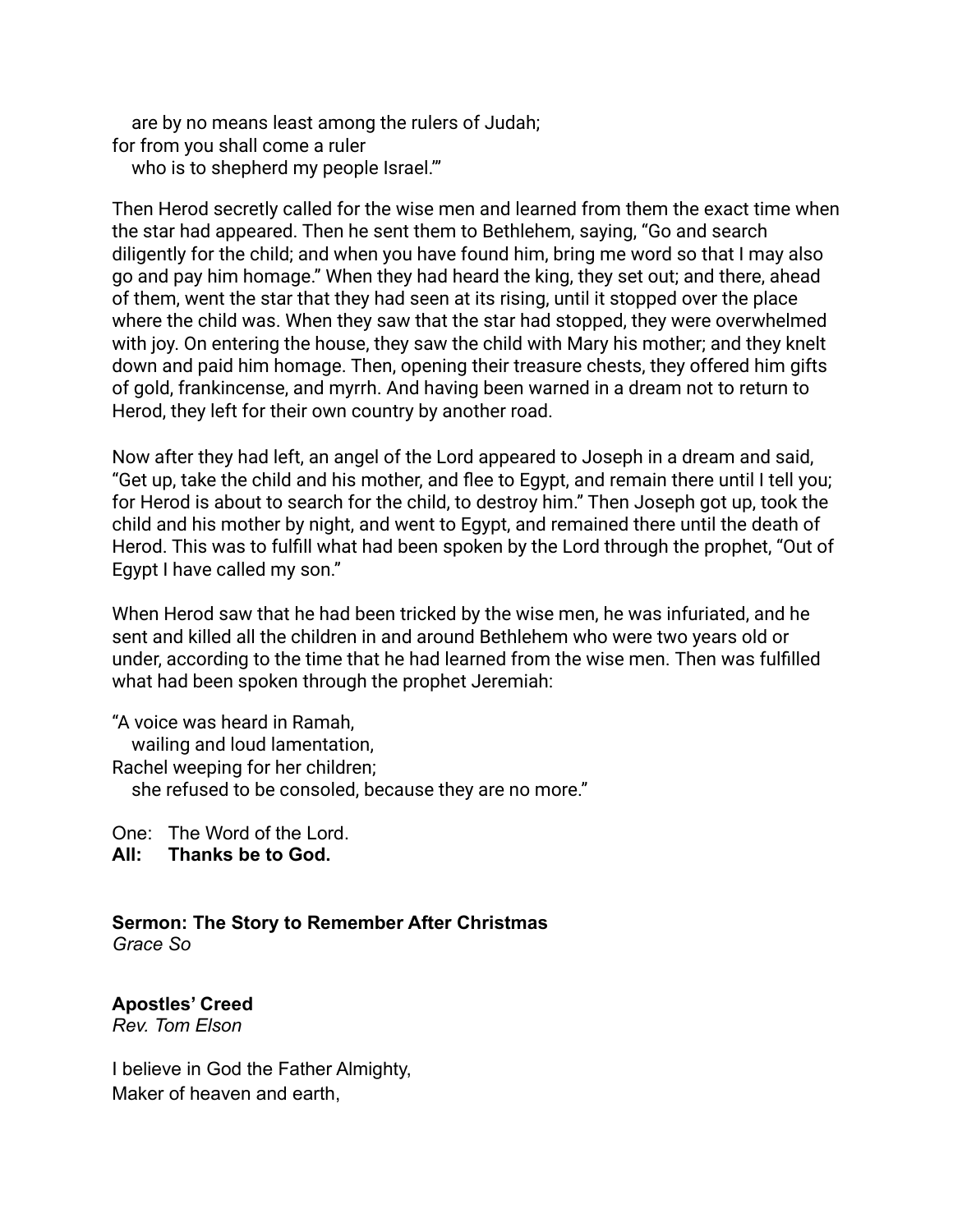And in Jesus Christ his only Son our Lord; who was conceived by the Holy Ghost, born of the Virgin Mary, suffered under Pontius Pilate, was crucified, dead, and buried; he descended into hell; the third day he rose again from the dead; he ascended into heaven, and sitteth on the right hand of God the Father Almighty; from thence he shall come to judge the quick and the dead.

I believe in the Holy Ghost; the holy catholic Church; the communion of saints; the forgiveness of sins; the resurrection of the body; and the life everlasting. Amen.

#### **Great Prayer**

*Rev. Paul Yeager*

Our Father, who art in heaven, hallowed be thy name. Thy kingdom come. Thy will be done, on earth as it is in heaven. Give us this day our daily bread. And forgive us our debts, as we forgive our debtors. And lead us not into temptation, but deliver us from evil. For thine is the kingdom, and the power, and the glory, forever. Amen.

# **Call to Give**

*David Wagner*

## **Song: As with Gladness Men of Old**

As with gladness men of old Did the guiding star behold As with joy they hailed its light Leading onward beaming bright So most gracious Lord may we Evermore your splendor see